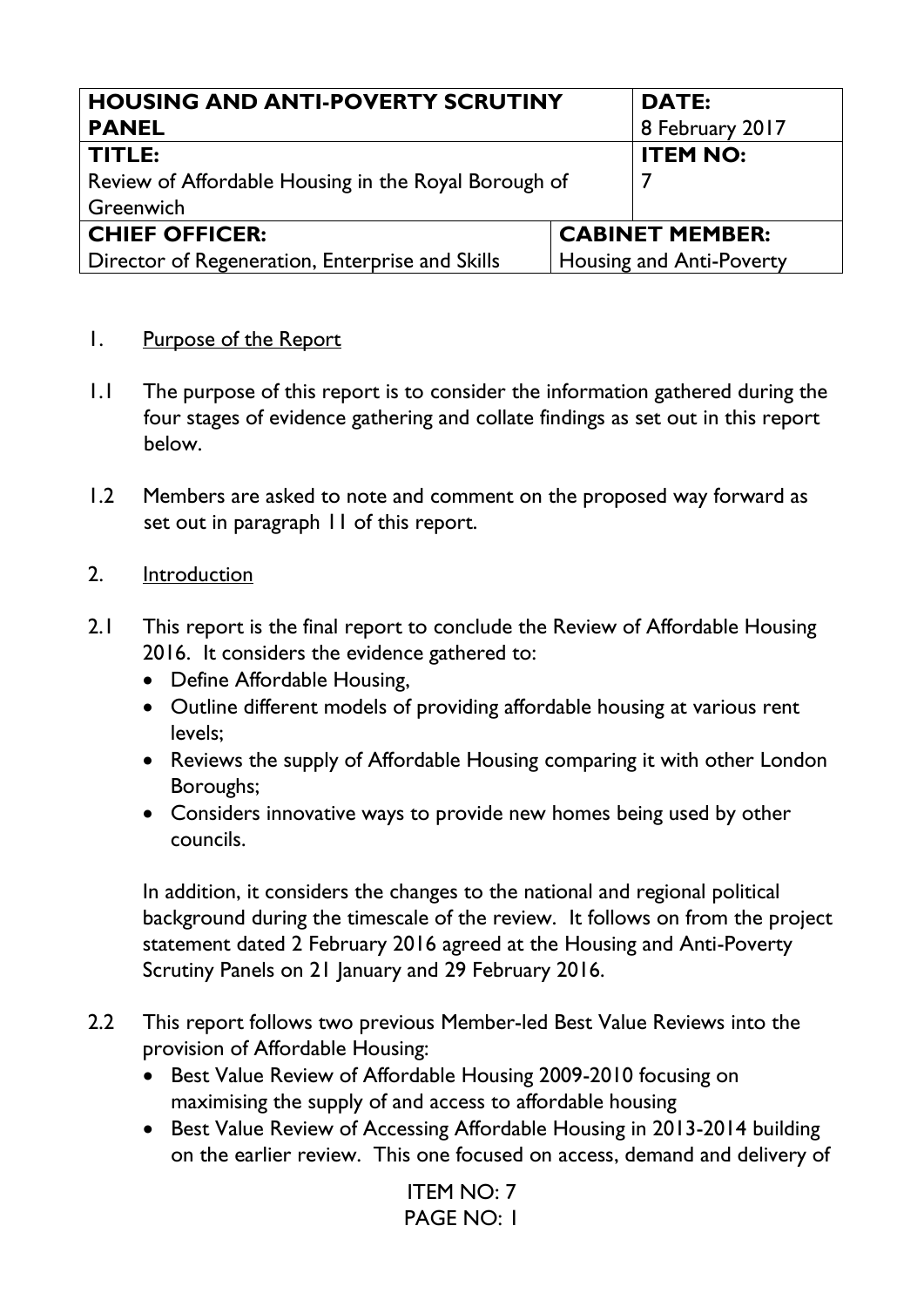affordable housing and the partnerships needed to successfully deliver them.

- 2.3 A separate report to the Housing and Anti-Poverty Scrutiny Panel on 8 December 2016 provided an update on the access to affordable housing in the Royal Borough and specifically gave an update on the implementation of the action plan from the Best Value Review 2013 – Accessing Affordable Housing. This report included the significant changes in local and government policy which have impacted on the Council's ability to deliver affordable housing since the review completed in March 2014.
- 2.4 This report sets out the current position with regard to the issues covered in the Affordable Housing Review and includes:
	- A definition of Affordable Housing
	- Changes to the political background since the beginning of the Affordable Housing Review in January 2016
	- Maximising the supply of Affordable Housing
	- Performance of Registered Providers
	- An update on Meridian Home Start
	- Comparisons with the work of other Local Authorities regarding delivery of Affordable Housing
	- Empty properties in new developments within the Royal Borough of **Greenwich**
	- Impact of Right to Buy (RTB) sales
	- Conclusions regarding the way forward in Royal Greenwich
- 2.5 Over the past year, officers have provided a range of information to the Affordable Housing Review which has been extended to enable further evidence gathering to take place. Information has been provided by Registered Providers (Viridian, Family Mosaic and the G15 which represents London's 15 largest Housing Associations) Developers, (Lovell, Durkan and Essential Living), the Greater London Authority, and Camden and Islington Councils.
- 2.6 Given the extended time period of the Affordable Housing Review there have been a number of changes to the national and regional political context which affects the delivery of affordable housing. This includes the progress of the Housing Planning Act 2016, a change of Prime Minister and the work that is being carried out by the Mayor of London, which has led to a complex picture in London.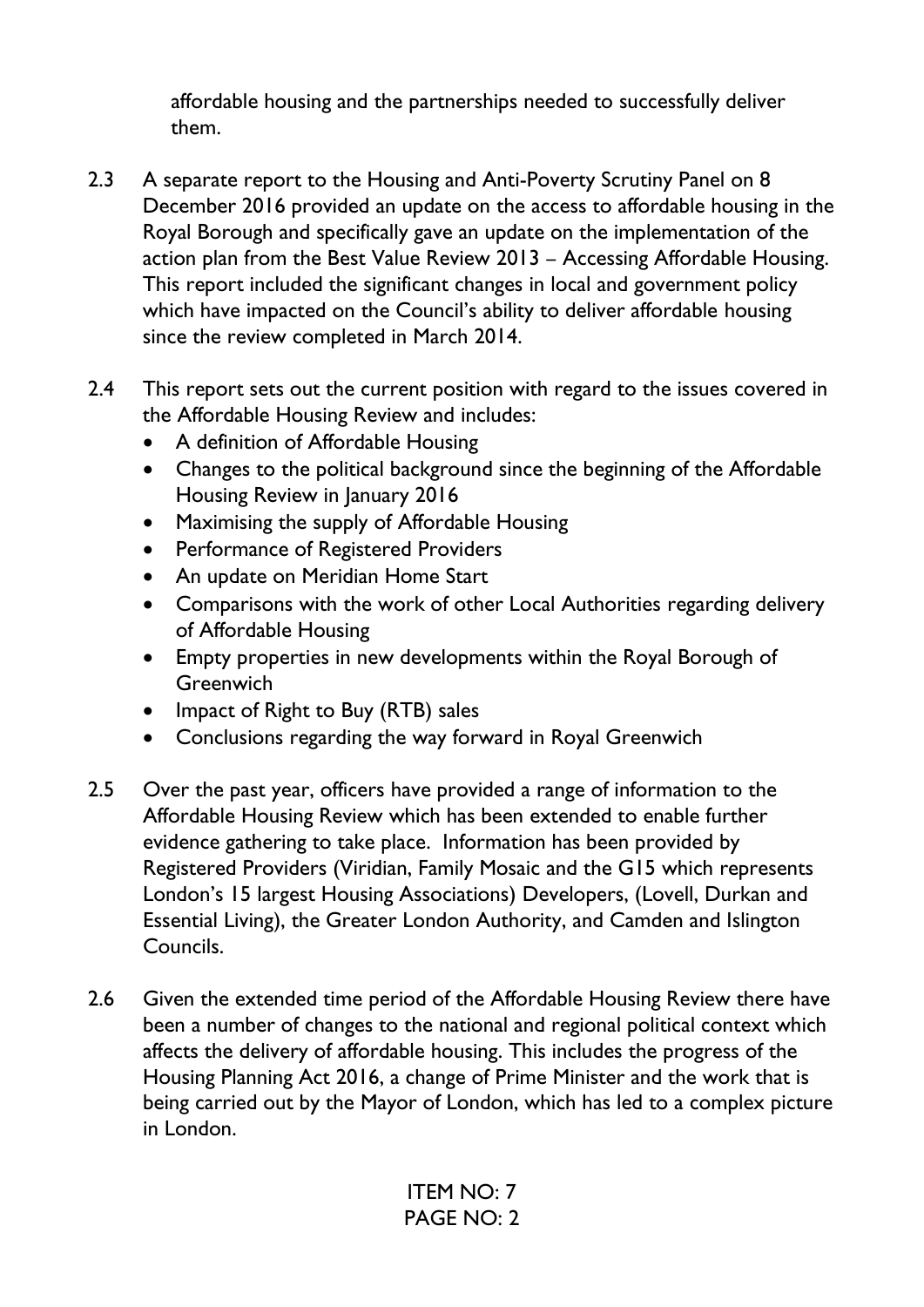- 2.7 Some of the issues that have been presented during this review will be further explored in the proposed Housing Strategy to be produced this year. The new Housing Strategy will also give consideration to the work of the "Greenwich Fairness Commission"
- 3. Definition of Affordable Housing, the planning system and section 106 legal agreements
- 3.1 Since April 2012 affordable housing is defined in National Planning Policy as "social rented, affordable rented and intermediate housing, provided to eligible households whose needs are not met by the market". Eligibility is determined with regard to local incomes and local house prices. The Government has consulted regarding the changes to National Planning Policy necessary for inclusion of Starter Homes as "affordable housing" (please see definition in table 1 paragraph 4.2 below). This was followed by a technical consultation in March/April 2016, however, since the consultation period closed there have been no further details released.
- 3.2 The majority of affordable housing is delivered through Section 106 agreements which is a legal agreement between the Local Authority and developers linked to the planning permission. However, the term affordable housing is also used more widely to describe Council and Registered Providers' (RPs) – formerly known as Housing Associations – properties which are also let at below market rents.
- 3.3 There are a wide variety of models for the provision of housing from market housing where the price is determined solely by the private market through discounted market schemes to subsidised rent models let at below market rent. Some of the most common are included in Appendix 1. The appendix shows that there is a complex set of definitions regarding the different types of affordable housing that can be offered on various sites across the borough. The plethora of different products which lie legally within the definition of affordable housing leads to confusion with residents as all types of "affordable housing" are not affordable to residents on the lowest incomes or in the greatest need.
- 3.3 Based on the Council's Core Strategy, which was adopted in July 2014, the Council has been able to stipulate rent levels in its Section 106 agreements, aiming for a target rent (approximately the same as a capped rent) at around 50% of market rent for family homes, and a blend of rents at 65% of market rent across schemes. However, this does sometimes have an impact on the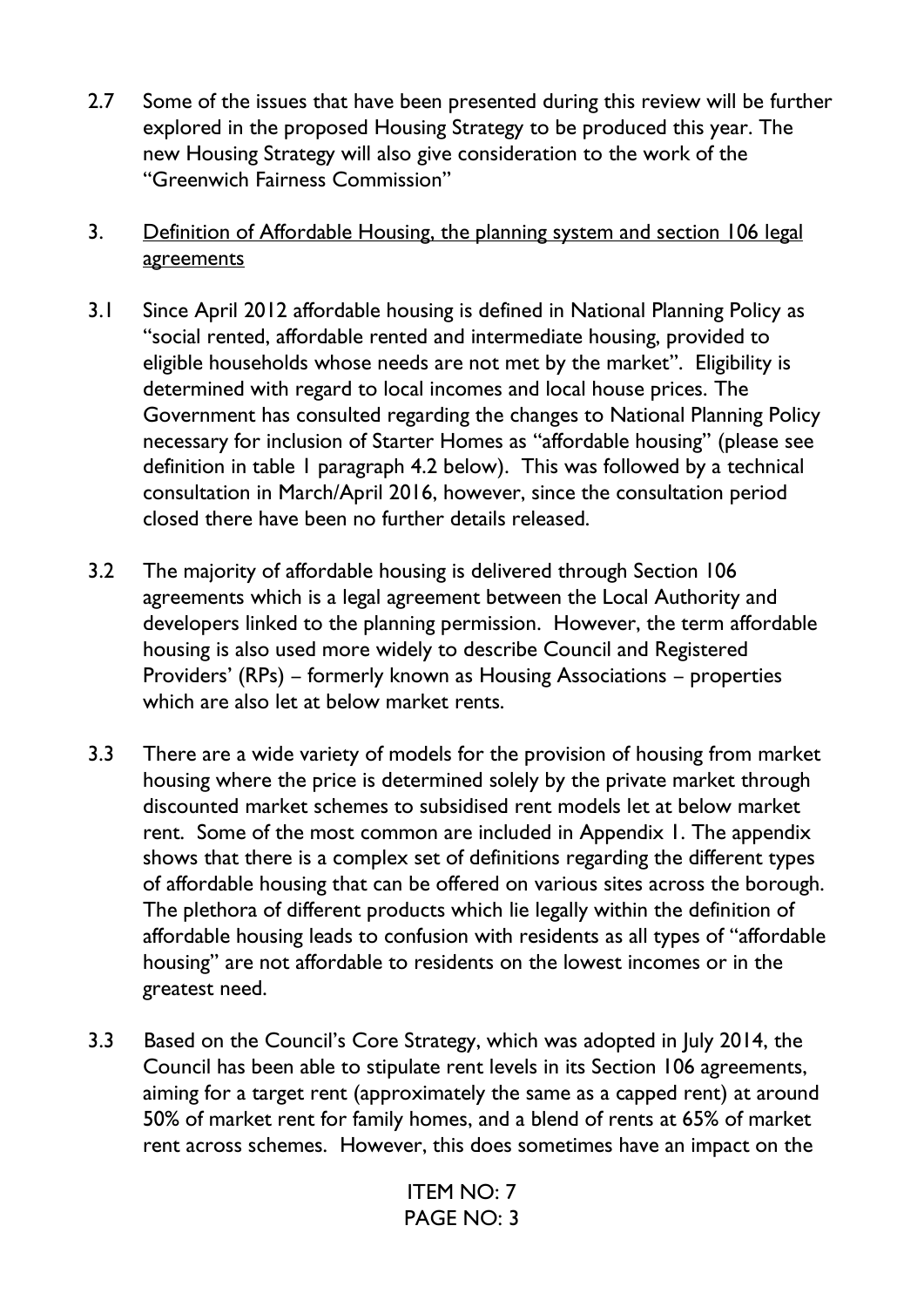price that RPs are able to pay for the units to the developer. This in turn can impact on scheme viability and the number of affordable homes that can be provided.

- 4. Political context and changes since the beginning of the Affordable Housing Review
- 4.1 Despite the Housing and Planning Act becoming law in May 2016 many of the measures put forward have not yet come into force as they require further regulations in order to implement them. In many cases the timeline for the changes to be introduced is still not clear.
- 4.2 The current position relating to the main measures contained in the act is outlined in the table below:

# **Table 1**

| <b>Extension of</b>    | In the 2016 Autumn Statement the Chancellor               |
|------------------------|-----------------------------------------------------------|
| RTB to RP              | announced £200m of funding for a new regional pilot       |
| tenants                | of the VRTB scheme. This pilot will last for one year     |
| (Voluntary Right)      | and will test two critical pillars of the original        |
| to Buy VRTB)           | agreement that weren't tested in the original pilot:      |
|                        | one for one replacement and portability. The new          |
|                        | pilot will also test the application of the VRTB          |
|                        | guidance, which is the policy that details how the        |
|                        | scheme will operate. It is likely that the pilot will run |
|                        | in 2017/18. However, further details are awaited          |
|                        | from the Government on where the pilot will take          |
|                        | place in and the eligibility criteria for tenants         |
| <b>Loss of Council</b> | The introduction of the Higher Value Asset                |
| <b>Higher Value</b>    | payments the Council will be required to pay              |
| <b>Stock</b>           | government has been delayed. The Department for           |
|                        | Communities and Local Government (DCLG) has               |
|                        | confirmed the Government will not be requiring the        |
|                        | Higher Value Asset payment from local authorities         |
|                        | for the next financial year, 2017/18. No date has         |
|                        | been given for its introduction. However, it is           |
|                        | anticipated it will not be before the completion and      |
|                        | evaluation of a regional pilot scheme of the              |
|                        | extension of the VRTB to housing association              |
|                        | tenants (see above). Regulations are needed to            |
|                        | define higher value and exemptions.                       |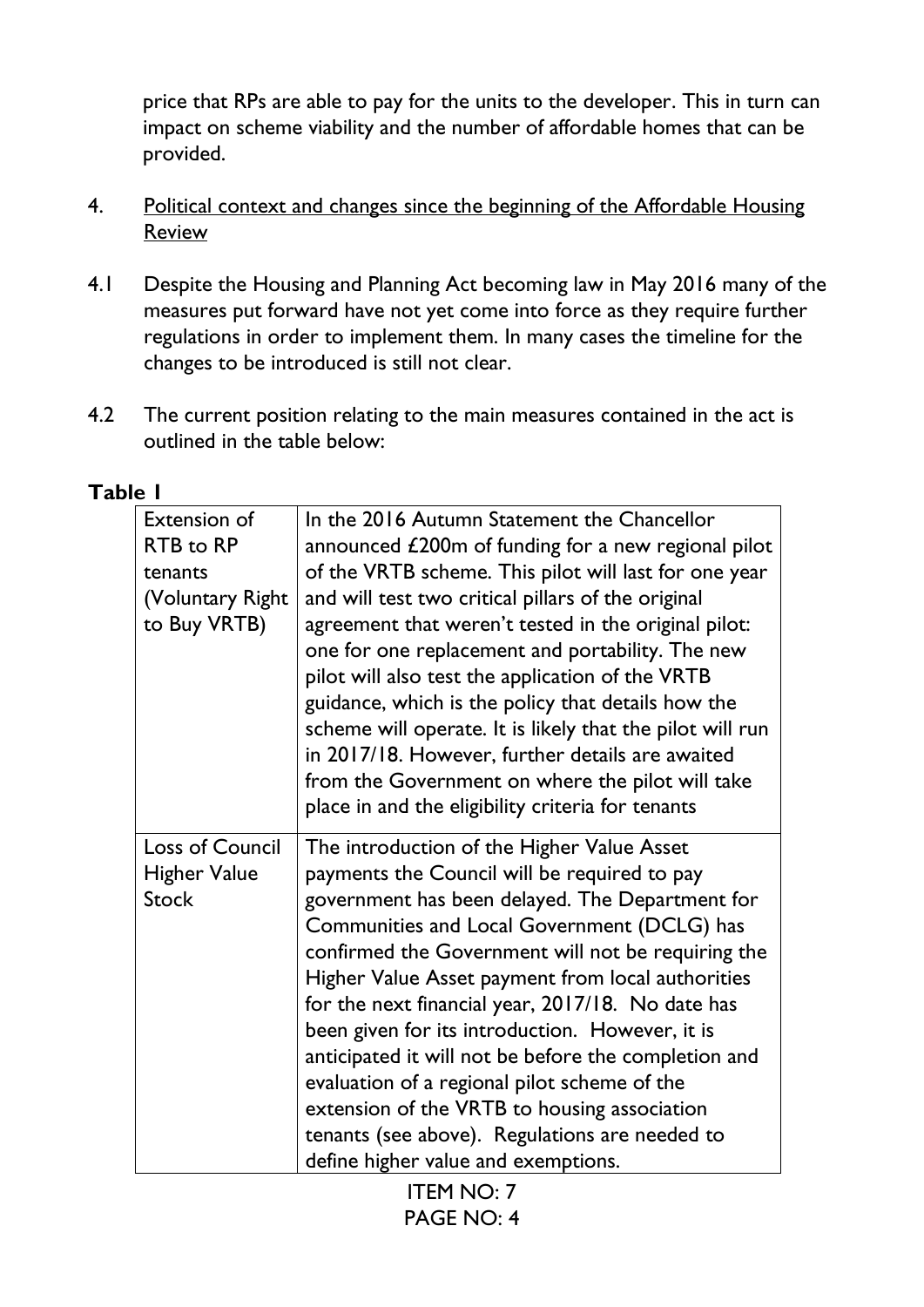| Pay to Stay          | This proposal was originally announced in July 2015     |
|----------------------|---------------------------------------------------------|
|                      | and would have seen social tenants earning more         |
|                      | than £40,000 in London charged market rents.            |
|                      | However, in November 2016 the Government                |
|                      | announced that this will no longer be compulsory        |
|                      | for Local Authorities.                                  |
| <b>Review of</b>     | The government is continuing with its plans to          |
| Lifetime             | enforce mandatory fixed term tenancies for Council      |
| tenancies            | tenants and we are awaiting further regulations.        |
|                      | Detailed provisions will be set out in regulations      |
|                      | which are expected to be laid in autumn 2017.           |
|                      | Housing Associations are unaffected by this section     |
|                      | of the Act and will still have discretion to use either |
|                      | assured or fixed term assured shorthold tenancies.      |
| <b>Starter Homes</b> | The government has previously announced they            |
|                      | intend to build 200,000 Starter Homes exclusively       |
|                      | for first time buyers aged over 23 and under 40, and    |
|                      | for sale at 20 per cent below normal market prices.     |
|                      | The Act creates a new duty on all local authority       |
|                      | planning departments to promote the supply of           |
|                      | Starter Homes in their areas.                           |
|                      | • The Act also allows the government to set             |
|                      | regulations requiring Starter Homes to be included      |
|                      | on residential sites as a condition of securing         |
|                      | planning permission.                                    |
|                      | • The government is currently consulting on the         |
|                      | detail of the policy. Regulations will define Starter   |
|                      | Homes and set out requirements for suitably sized       |
|                      | sites and monitoring arrangements. They are likely      |
|                      | to come into force in summer 2017.                      |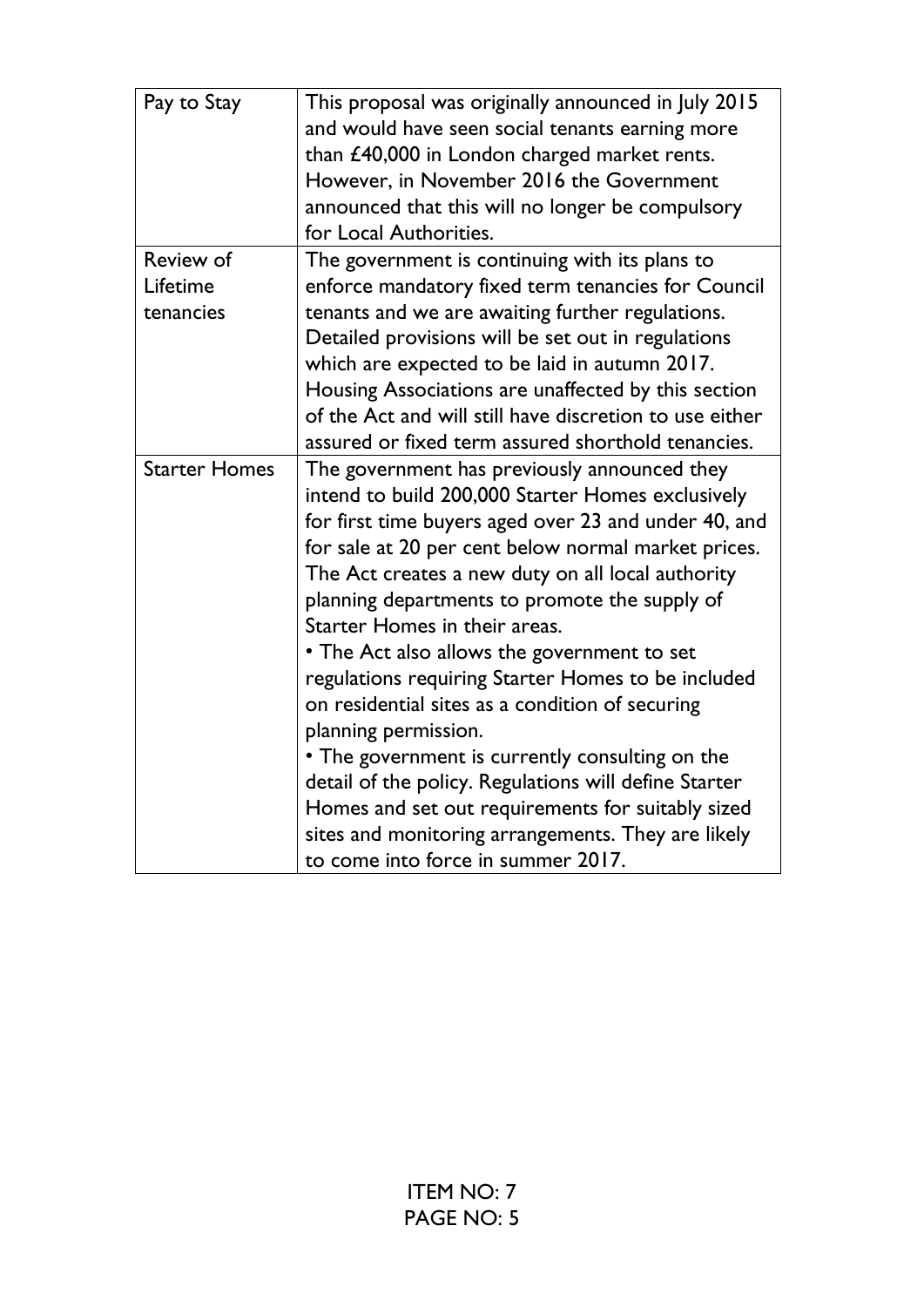# Mayor of London's approach to Affordable Housing

- 4.3 The Mayor's long term aim is for 50% of all new homes to be affordable. He intends to achieve this through investing in affordable housing with grant funding. This will increase the amount of affordable housing on developer-led sites above 35% and will support Approved Providers which can be any provider who can meet the following criteria:
	- Ensure that at least half of their London housing starts between April 2015 and March 2021 are affordable homes
	- Deliver their programme on sites controlled by them or by jointventures in which they have at least a 50 per cent share; and
	- Intend to, either as themselves or as part of a consortium, own the completed affordable homes.

The Mayor is further looking to increase provision by bringing forward more public land for affordable homes and increasing the amount of affordable housing delivered through the planning system.

- 4.4 The Mayor has secured government funding to begin building at least 90,000 Affordable Homes by 2021. The latest funding guidance was published in November 2016 and the types of affordable homes the Mayor is funding include:
	- London Affordable Rent for people on low incomes
	- London Living Rent targeted at people on average incomes with the aim of helping them to purchase their home
	- London Shared Ownership for people who want to buy but can't afford to purchase on the open market
- 4.5 Under the "*Homes for Londoners: Affordable Homes Programme 2016-2021*" the Greater London Authority (GLA) will specify grant rates per home available for the new supply of affordable homes. This approach is intended to give providers certainty over the grant levels they can expect from the GLA for certain products. There will also be a separate route for Developer-led schemes.
- 4.6 The two grant rates provided are as follows:
	- London Affordable Rent £60,000 per home, when rent is set at or below the benchmark levels (attached as Appendix 2)
	- London Living Rent and London Shared Ownership  $-$  £28,000 per home.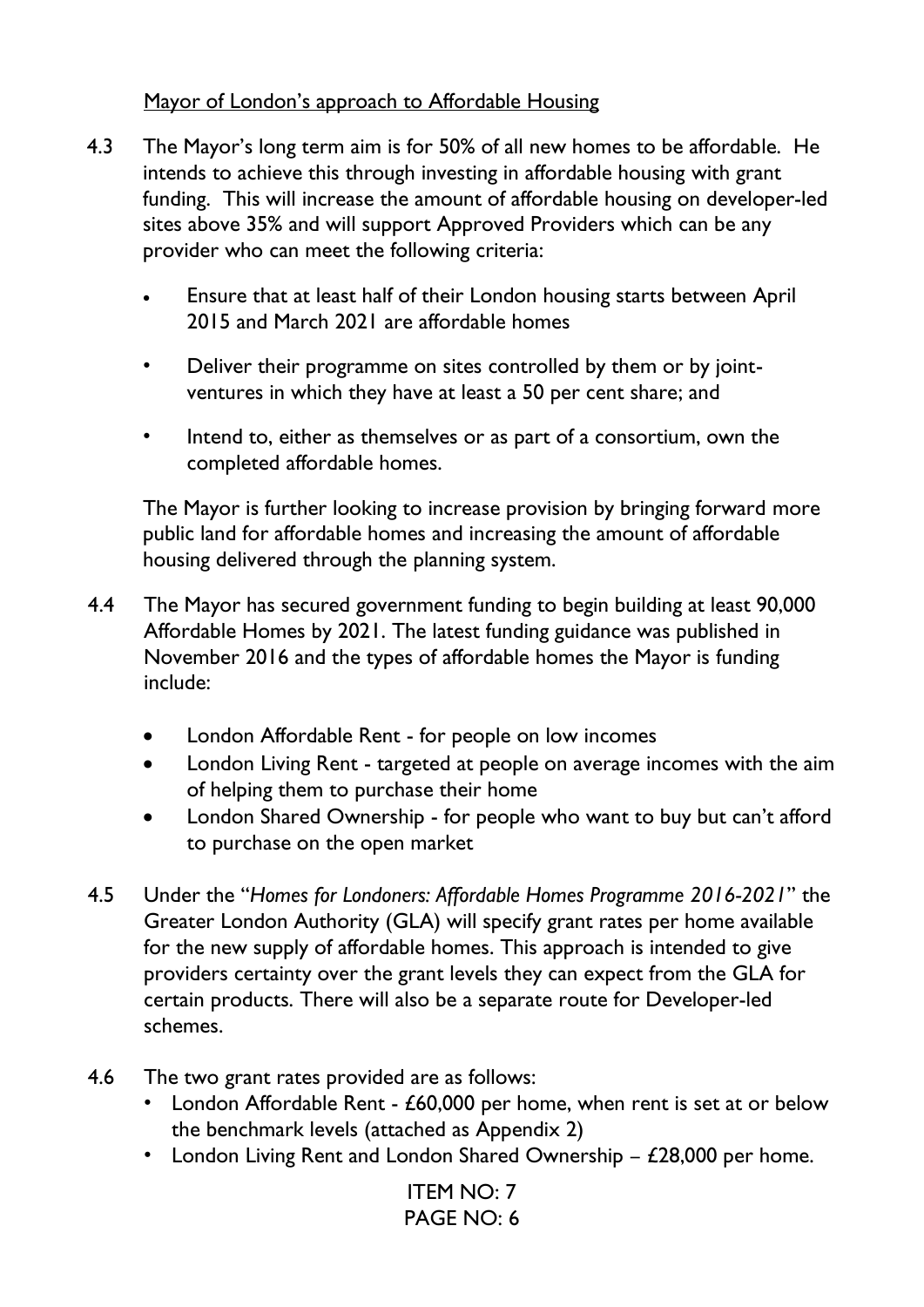- 4.7 If we compare the proposed London Affordable Rent benchmark rents to the current market rent levels in the borough they range between 40% - 60% of market rents.
- 4.8 The GLA presentation to Members at the  $3<sup>rd</sup>$  evidence gathering meeting in October 2016 outlined the basis for the London Living Rent with rents based on a third of average local income, not market rates. Typically this would be aimed at London households on low to middle incomes who would otherwise be struggling to pay rent in the private rented sector. Average local income has been assessed at ward level and details are provided in Appendix 3. New homes will potentially be offered to households, typically earning between £35,000 and £45,000. This would provide a new form of tenure, and because it is more affordable, this would provide an opportunity for residents to save for a deposit.
- 4.9 Mayor of London's Supplementary Planning Guidance (SPG)

The Mayor has also brought forward a draft Affordable Housing and Viability Supplementary Planning Guidance which is currently being consulted on. The consultation period closes at the end of February 2017. This guidance cannot introduce policy which contradicts the existing London Plan. The main aim of the guidance is to speed up the planning process and increase the number of homes delivered through the planning system. Importantly it is intended to embed the requirement for affordable housing into land values, and make the viability process more consistent and transparent. This is being introduced ahead of a new London Plan (consultation draft expected in autumn 2017). Local Planning authorities are encouraged to follow this new approach for all schemes of ten or more units.

4.10 The draft SPG sets out a threshold approach to viability, where the approach to viability varies depending on the amount of affordable housing being provided. The proposed threshold is 35% of a scheme as affordable housing based on habitable rooms. Schemes which don't meet this threshold or require public subsidy to do so will be required to submit detailed viability information to the Local Planning Authority and where relevant the Mayor. In addition, comprehensive review mechanisms will be applied to schemes that don't meet the threshold in order to ensure that affordable housing provision is increased if viability improves.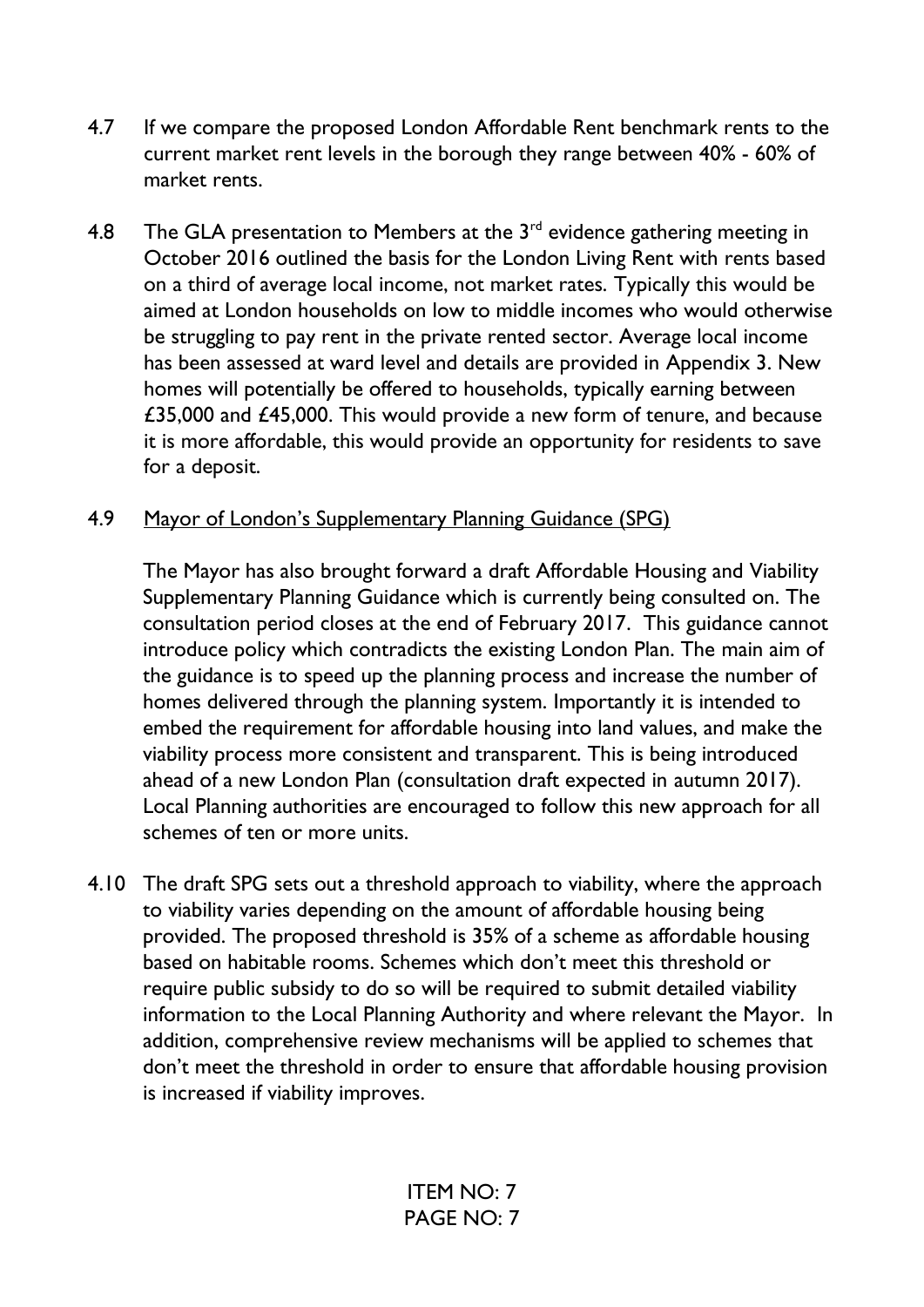4.11 Applications that meet or exceed the 35% threshold without public subsidy provide affordable housing on site and meet the specified mix and other requirements will not be required to submit a viability assessment. Such schemes will be subject to an early review mechanism but only if they do not make an agreed level of progress within 2 years of permission being granted.

#### 4.12 Build to rent

The draft SPG seeks to support purpose-built private rented products, in an attempt to encourage development of more high quality rented homes. The Mayor has exempted Build to Rent (BTR) developments from the threshold approach to viability which is proposed for build for sale developments. Instead BTR schemes will be considered on a case by case basis that takes into account the fact that rental income creates lower profits than for-sale properties. A form of discounted market rent - at similar levels to the London Living Rent - will form the basis of the affordable housing provision for BTR.

- 4.13 To qualify, developments will have to comprise more than 50 units and will have to remain as BTR blocks for 15 years. If a developer sells individual homes during this time, it will have to pay a 'claw back' charge to the local authority and the development can only be traded if it remains a BTR scheme.
- 4.14 RBG is currently considering its response to the consultation; however, there are several areas which require further clarification such as the potential relationship with the Housing Zone and the implications for Meridian Home Start.

## 4.15 Housing White Paper

The Government has announced that the anticipated Housing White Paper which is currently due for release will be published in January 2017. Housing minister Gavin Barwell has said it will tackle planning housing supply, tenure mix and investment. To date it has been suggested that it may include:

- measures to improve the volume production of affordable housing
- additional efforts to ease council planning blockages for developers
- further incentives for the development of institutional investment in the private rented sector through Build to Rent
- potential expansion of modular construction techniques
- the government is also said to be considering ensuring developers pay a contribution on the uplift in value of land which secures residential planning consent.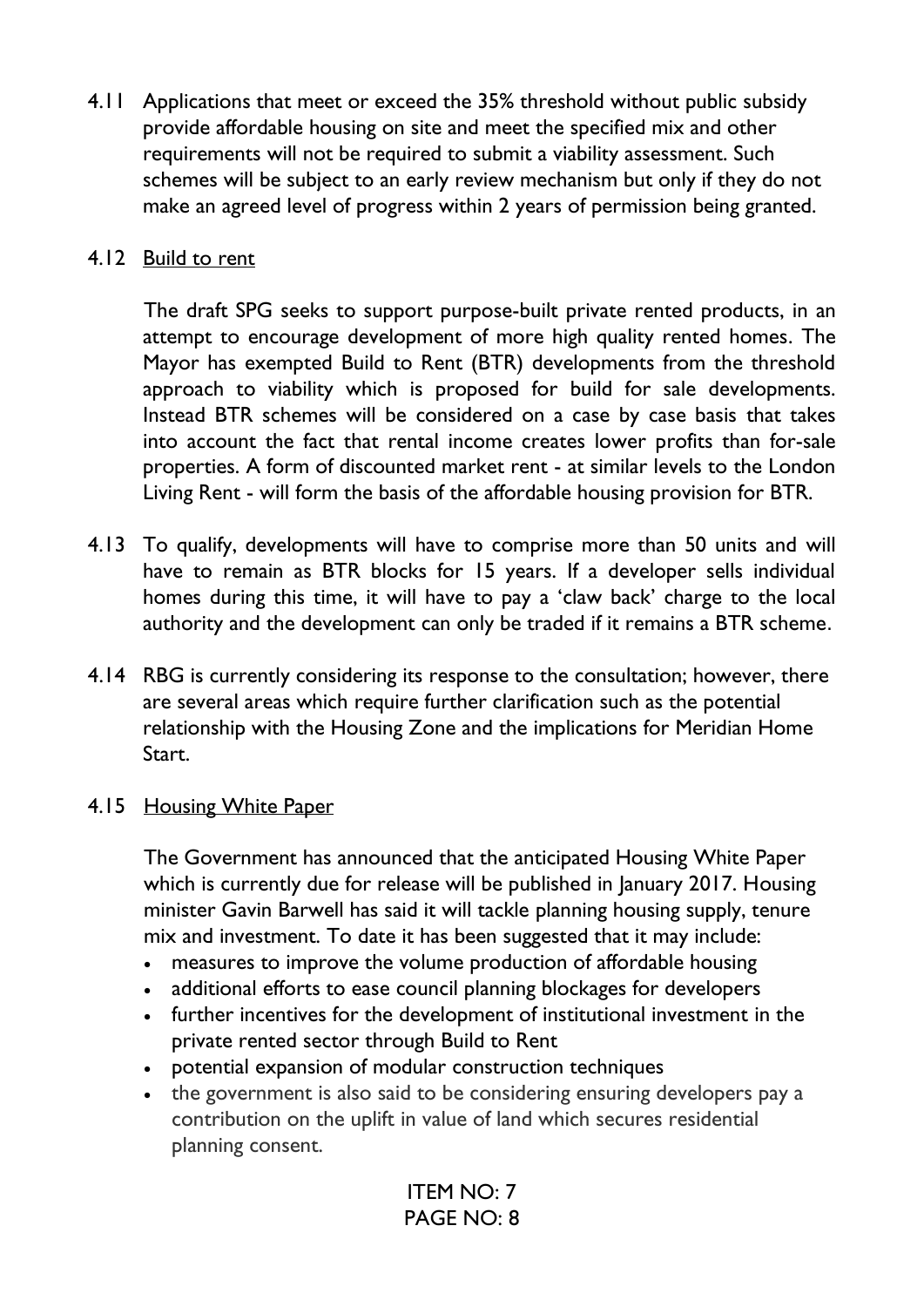# 5. Analysis of rent levels in RB Greenwich

- 5.1 The Affordable Housing Review has considered in detail rent levels in the borough. The table below shows the comparison of average rent levels in RB Greenwich between market rents (which have been taken from the London rents map), council rents and those at 50%; 65%; and 80% of market rents, compared with the Local Housing Allowance. which is a way of working out how much housing benefit you can get to help pay the rent if you have a private landlord. The London Rents Map shows average weekly private sector rents for different types of home across London, and is updated regularly.
- 5.2 It needs to be borne in mind that these figures can only provide a snapshot of the market at a particular point in time and that the calculation of the "average" rent is dependent of the size and type of properties becoming available to rent over a specific time period. Affordable rented homes are provided at 50% - 80% of the market rent levels, rents provided at 65% of market rents as at November 2016 would be for a one bed £164.45; two bed £194.35; and three bed £224.25 per week. RBG Council rents have fallen slightly due to the 1% reduction in rent levels.

|              | Average<br>market<br>rent | <b>RBG</b><br><b>Council</b><br>average<br>rents | 50%<br>market<br>rent | 65%<br>market<br>rent | 80%<br>market<br>rent | <b>LHA</b><br>inner | <b>LHA</b><br>outer |
|--------------|---------------------------|--------------------------------------------------|-----------------------|-----------------------|-----------------------|---------------------|---------------------|
| Shared       | £99                       | N/A                                              | £49.50                | £64.35                | £79.20                | £95.18              | £84.27              |
| One          | £253                      | £89.20                                           | £126.50               | £164.45               | £202.40               | £204.08             | £161.02             |
| Two          | £299                      | £101.26                                          | £149.50               | £194.35               | £239.20               | £265.29             | £198.11             |
| <b>Three</b> | £345                      | £119.25                                          | £172.50               | £224.25               | £276.00               | £330.72             | £242.40             |
| Four         | f414                      | £129.46                                          | £207.00               | £269.10               | £331.20               | £417.02             | £312.77             |

Table 2: Median weekly market rent

Source of market rents: London rents map (updated November 2016); LHA rates as at January 2017

- 5.3 Average Local Authority rents are generally below the 50% mark, (except for shared housing which is not applicable) whereas rents for new homes delivered by RPs in the borough will generally be between 50% and 80% of the market rents, subject to a cap at the Local Housing Allowance rate. Rents will vary depending on the size of unit and the location within the borough.
- 5.4 Further work was carried out to look at actual rents charged by Registered Providers between Jan 2015 and August 2016 and this is provided in Appendix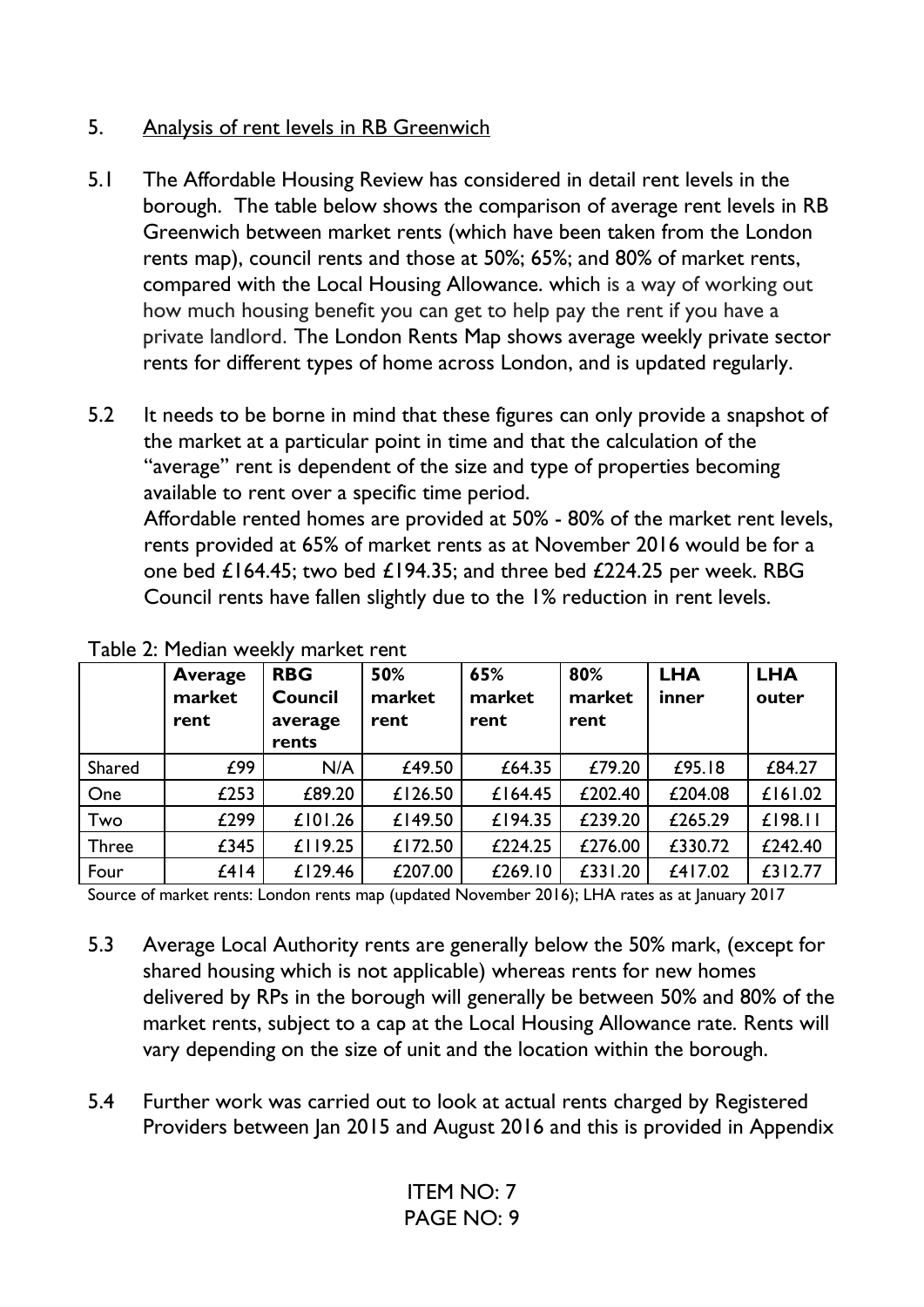4. Officers also compared market rents in Greenwich with the other boroughs within the sub region which are shown in Table 3 below.

|        |               |                |                  | ້        |                  |              |            |
|--------|---------------|----------------|------------------|----------|------------------|--------------|------------|
| Room   |               |                |                  |          |                  | <b>LHA</b>   | <b>LHA</b> |
| type   | <b>Bexley</b> | <b>Bromley</b> | <b>Greenwich</b> | Lewisham | <b>Southwark</b> | <b>Inner</b> | outer      |
| studio | £150.00       | £178.00        | £193.00          | £190.00  | £232.00          | £95.18       | £84.27     |
| bed    | £183.00       | £219.00        | £253.00          | £253.00  | £299.00          | £204.08      | £161.02    |
| 2 bed  | £230.00       | £282.00        | £299.00          | £311.00  | £368.00          | £265.29      | $£$  98.   |
| 3 bed  | £288.00       | £334.00        | £345.00          | £374.00  | £460.00          | £330.72      | £242.40    |
| 4 bed  | $N/A^*$       | £437.00        | £414.00          | £506.00  | £598.00          | £417.02      | £312.77    |

Table 3 comparison with neighbouring boroughs

Source of market rents: London rents map (updated November 2016); \*insufficient lettings of this type took place within the period

5.5 In order to provide some context to the rental figures above gross median weekly earnings for full time workers in 2016 are provided below:

|                          | Royal     | London | <b>Great Britain</b> |
|--------------------------|-----------|--------|----------------------|
|                          | Greenwich | (f)    | (E)                  |
|                          | '£)       |        |                      |
| Gross median weekly      | 582.70    | 671.00 | 539.00               |
| earnings by workplace    |           |        |                      |
| for full time workers in |           |        |                      |
| Greenwich 2015           |           |        |                      |
| Gross median weekly      | 597.10    | 632.40 | 541.00               |
| earnings by residence    |           |        |                      |
| for full time workers in |           |        |                      |
| Greenwich 2015           |           |        |                      |
| (Source ONS)             |           |        |                      |

Table 4

- 5.6 As outlined in paragraphs 4.6 and 4.7 above it is clear that policies regarding affordable rent in London are still evolving, with the Mayor adopting an approach to rents based on average earnings, rather than the market, however, it is too early to say what impact these measures will have over the five-year programme.
- 6. Shared Ownership
- 6.1 Shared Ownership homes have traditionally been targeted at those people on average incomes within the Royal Borough with the Council adopting income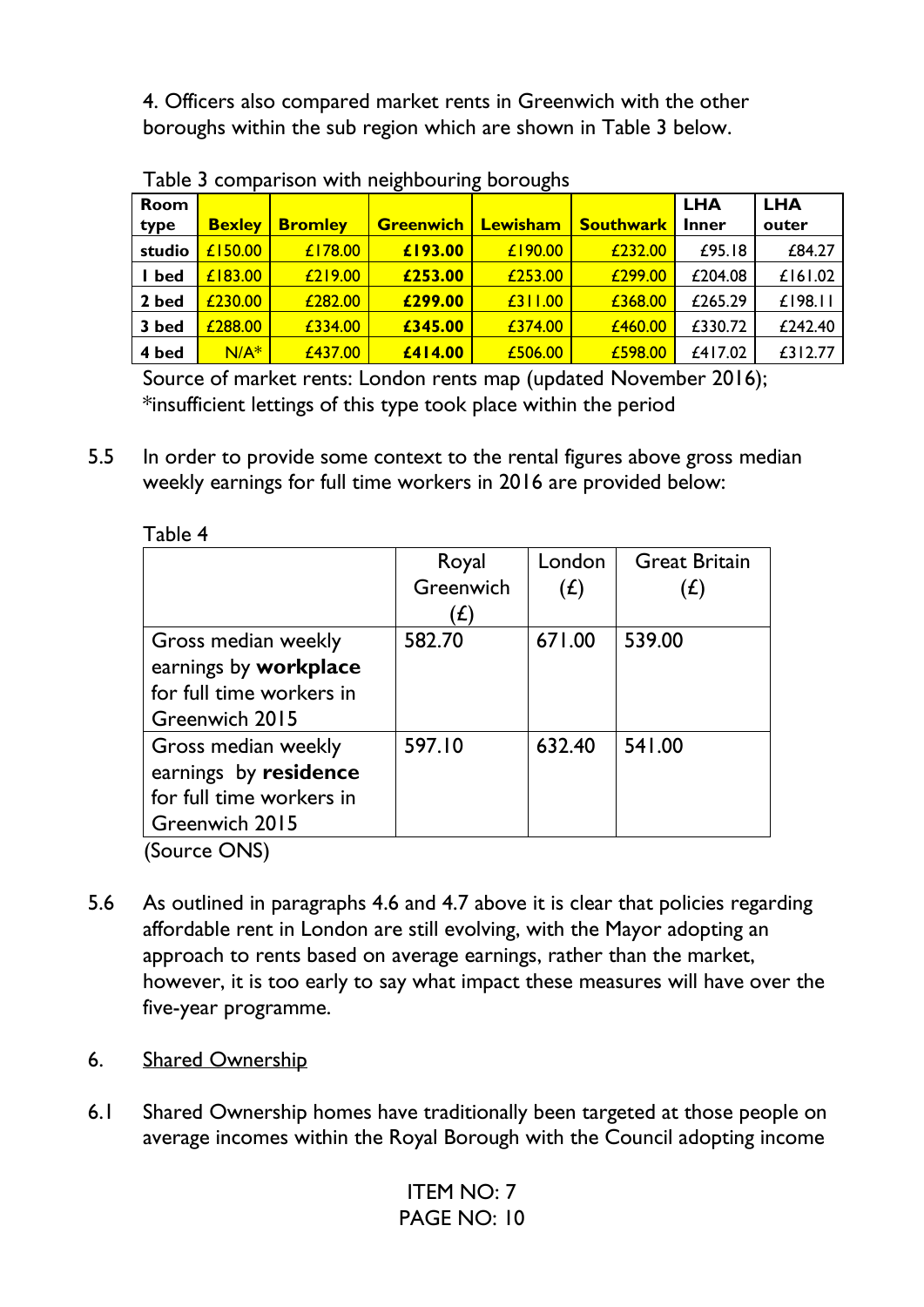bands to seek to ensure priority is given to those people who are unable to purchase outright.

- 6.2 To widen access to intermediate housing for local people Royal Greenwich has recently agreed to adopt figures closer to the GLA's income bands moving to up to £71,000 for 1 and 2 beds, and up to £85,000 for 3+ bed properties. However, the latest GLA funding guidance states that households with incomes up to £90,000 should have access to shared ownership housing in London. These changes which came into effect from April 2016 mean that many of the restrictions have been lifted, such as on the size of property that people can purchase, and priority groups (other than military personnel) have also been removed from the intermediate housing criteria. Where boroughs specify lower local income thresholds or other restrictions, providers should only apply these restrictions for the first three months of marketing, after which the London Plan maximum household income should apply, rather than be applied to initial sales such as is currently the case in Greenwich
- 6.3 There is now a wide range of intermediate housing options available to first time buyers, as shown in Appendix 1 referred to above. Historically shared ownership or intermediate market rent (80% of market rent) have been the key products.
- 6.4 The affordability of shared ownership remains a concern and therefore Members have agreed that there should be an option to negotiate off-site payments instead of some or all intermediate homes on particularly high value sites. The money realised from this process can then be used to subsidise the development of rented homes in the borough – for Local Authority New Build (LANB) and/or Meridian Home Start (MHS). This is an approach being increasingly taken by many inner-London boroughs where the value of homes cannot be deemed affordable even with discounts and/or as a percentage share purchased.
- 6.5 The Government has begun consultation on the proposed changes to the National Planning Policy Framework (NPPF) which will include broadening the definition of affordable housing to include a wider range of low cost home ownership and will include a statutory requirement for a proportion of Starter Homes to be delivered on all reasonably sized housing developments. To date this has not progressed, however, it was announced on 3 January 2017 that 30 Local Authority areas across England are to receive funding from the £1.2bn "Starter Homes Land Fund" for new developments on brownfield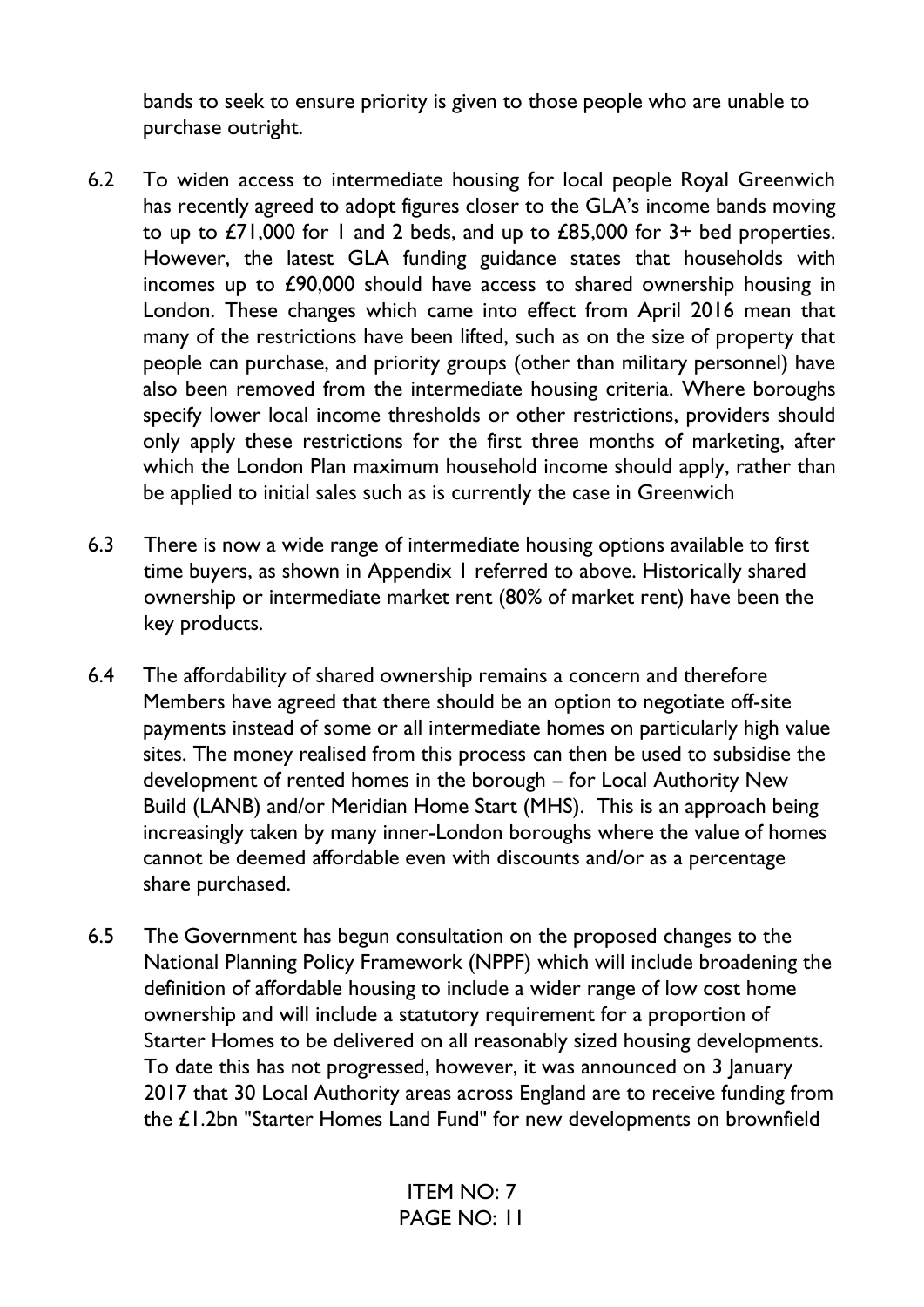sites. None of these sites are in London and the nearest to the Royal Borough is Ebbsfleet.

- 6.6 The different types of Affordable Housing will be explored in greater detail in the forthcoming Housing Strategy and in particular the strategy will consider how best to target the various products at particular sections of the housing market.
- 7. Maximising new supply RB Greenwich performance
- 7.1 Information on the delivery of affordable housing is collected in different formats and reflects the number of different sources for the data. Royal Greenwich monitors the delivery of affordable housing on site, officers collect information about rented and shared ownership schemes on a quarterly basis from local RPs, and this covers new build, refurbishments or conversions and existing properties that are purchased by RPs. These figures were previously reported as National Indicator 55 (gross affordable homes delivered) to the government. The number of Affordable homes reported for NI155 will differ from the GLA data, which refers to a gross number of new build units in line with planning data.
- 7.2 The GLA collect information on a London-wide basis from each local authority regarding affordable housing delivery - details of the number of completions, and the number of planning permissions given each year. This information is collated by the GLA based on their funding rounds to demonstrate to the Government that they are meeting their delivery targets. These figures will potentially differ from GLA returns made by RPs which relate only to schemes funded and agreed through their framework agreements.
- 7.3 Royal Greenwich continues to deliver a high level of new affordable homes with its partners, with 2509 new affordable homes completed in the last 5 years, which is an average of 502 homes per annum. Appendix 5 shows comparative performance with other London boroughs.
- 7.4 Appendix 6 shows the number of affordable homes granted planning permission between 2011/12 and 2015/16. Greenwich ranks  $=4<sup>th</sup>$  out of all the London Boroughs with an overall average of 21% affordable housing. In 2015/16 Royal Greenwich had the highest level of permissions for all new homes at 15, 224, however, this was due to the inclusion of the revised Greenwich Peninsula Masterplan in that year's data.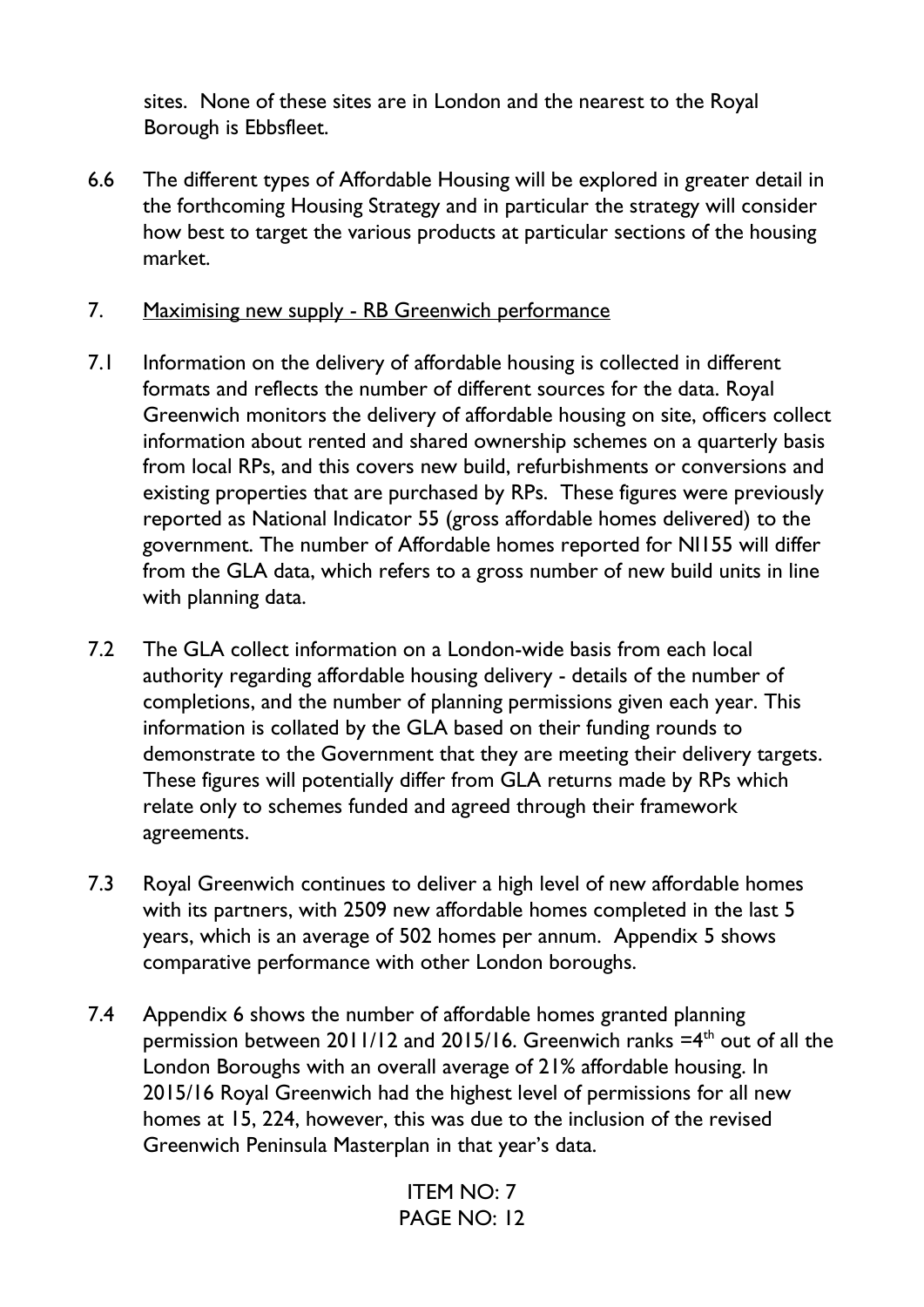# 7.5 Maintaining delivery of affordable housing – Registered Providers

Presentations to Members provided by RPs and Developers (noted in paragraph 2.5 above) alongside the first report on 26/4/2016 highlighted that given the reduction in the availability of GLA Housing Grant it is becoming increasingly difficult for RPs to deliver homes that are affordable to the local community, in particular those at "target rent" around 50% market rent. There are other issues around the use of GLA grant as RPs cannot use it alongside Recycled Capital Grant Funding (RCGF), which are proceeds accrued when a property previously funded by grant is sold, or other public subsidy. It remains to be seen how the reintroduction of Mayoral grant announced as part of the Autumn statement will alter this situation.

- 7.6 One option for RPs seeking to deliver homes at rent levels below 80% of market rents (affordable rents) is to develop mixed tenure schemes including private housing for sale where they can use the receipts to cross subsidise the affordable units. Alternatively, RPs will need to seek alternative sources of grant funding or access to land at a reduced value.
- 7.7 Whilst the numbers of affordable housing units delivered in Greenwich remain at a relatively high level compared with other boroughs, there were concerns raised by Members about how many of these homes were genuinely affordable. It is too early to assess what the impact will be of the Mayor's new funding round and the changes in guidance outlined in section 4 above, however, it is proposed within the Mayor's draft SPG that of the affordable homes in a development, 30% should be available at London Affordable Rent, for those in the "greatest need". A further 30% will go to intermediate affordable homes – either shared ownership or the new London Living Rent tenure. This sets maximum rents at one third of the average household income in a borough: across London, that will mean an average of £977 a month for a two-bed home. The boroughs will get to decide how the remaining 40% is split between the three tenures.
- 7.8 Housing Associations will continue to deliver the majority of the affordable homes, with potentially more flexibility to provide a wider mix of tenures to suit various housing needs.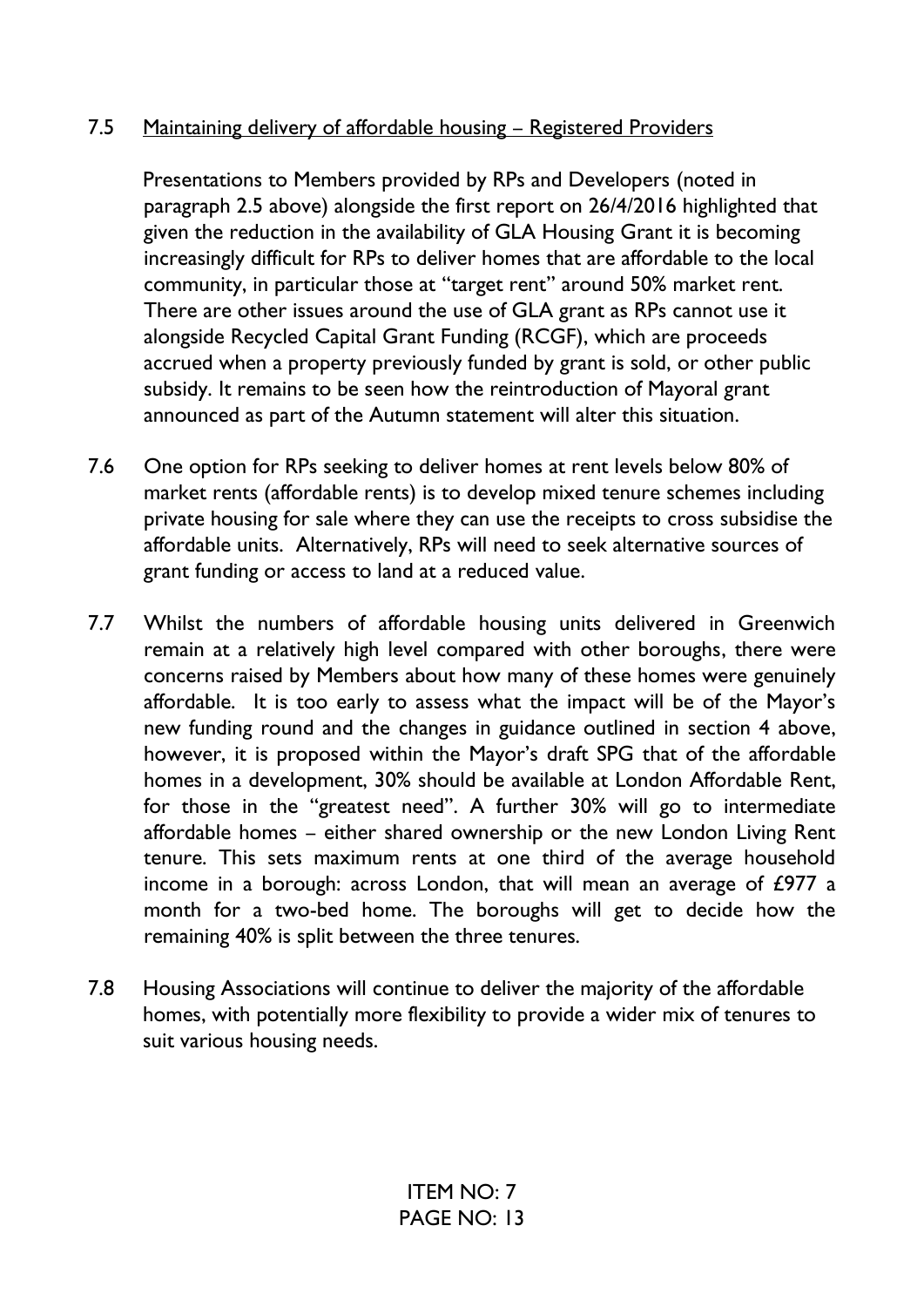## 7.9 Existing tenure mix in Royal Greenwich

The private rented sector has been the fastest growing housing tenure in London in recent years, and it is regarded as very important to supporting the labour market and allowing mobility within the capital. There is support for more high quality private rented homes from the Mayor and the 2016 London Plan recognises there is a need for more positive support to be given for purpose built private rented products.

7.10 Royal Greenwich has a higher level of Local Authority and Housing Association provision than the London Average, and a smaller private rented sector. Please see table 4 below – these figures are taken from data collected in 2014 although only recently published, in 2016. More recent analysis of local data suggests that there has been significant growth in the private rented sector in Royal Greenwich to around 29%.

|                       | ℅    | <b>Greenwich   Greater London</b><br>% |
|-----------------------|------|----------------------------------------|
| Owned                 | 19.2 | 22                                     |
| Mortgage              | 26.9 | 27.9                                   |
| <b>LA/HA</b>          | 34.2 | 23.                                    |
| <b>Private rented</b> | 9.7  | 26 R                                   |
|                       |      |                                        |

Table 4

*Source GLA data store* 

7.11 Further work is required to be carried out to assess the various housing needs within the borough; and to understand how the private rented sector is operating. This will enable future decisions to be made about the balance required between rented accommodation and intermediate options such as, London Living Rent, Shared Ownership, and Build to Rent.

## 7.12 Empty Homes in RBG

Officers were asked to consider the level of empty homes in the borough in particular within new build housing schemes. An exercise was carried out whereby Berkeley Homes reviewed the units on the Kidbrooke Village scheme. Based on this review there was no issue identified with regard to this development and officers are not aware that empty properties are a specific problem in the Royal Borough of Greenwich unlike in central London.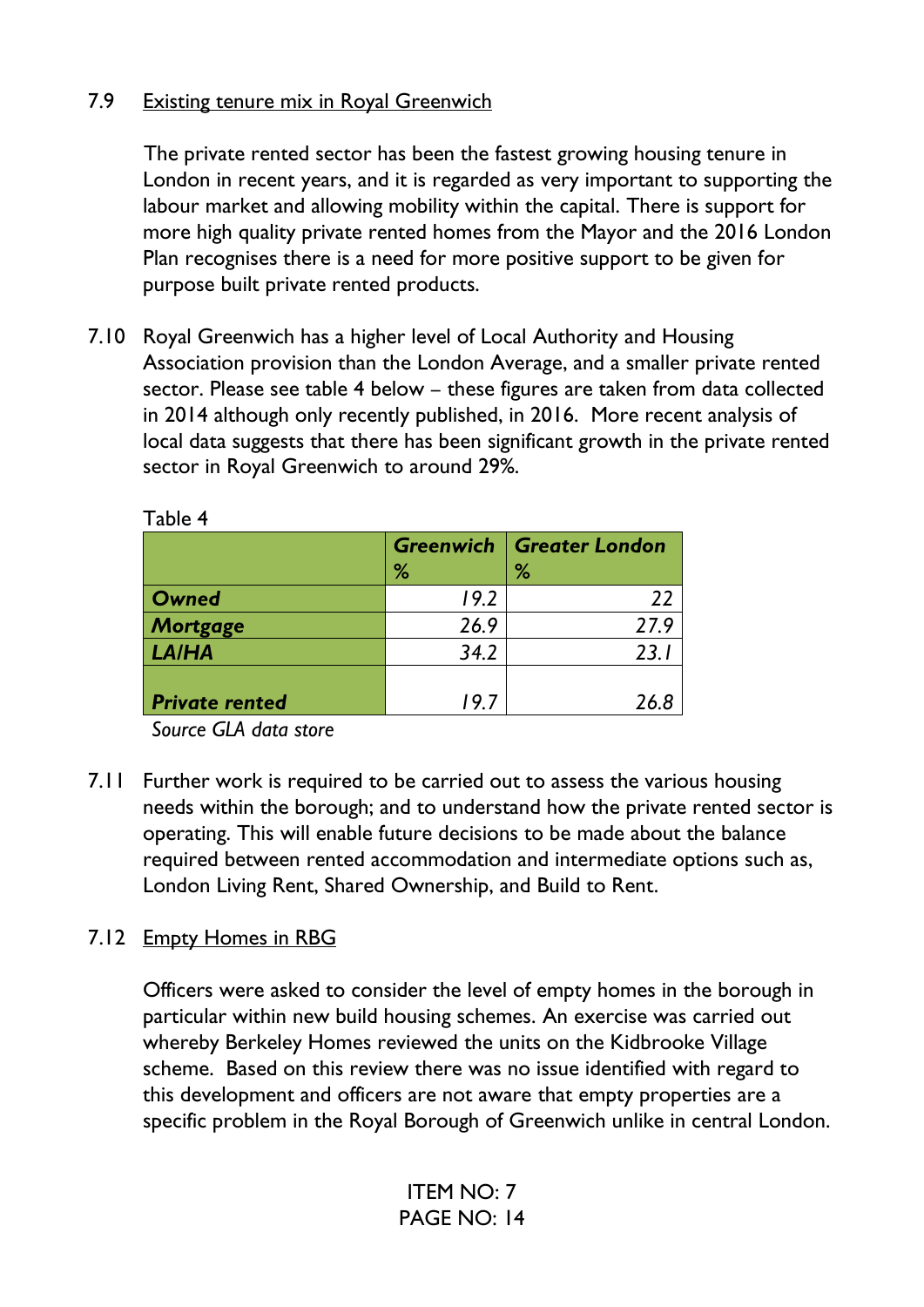## 8. Investment of RTB receipts

- 8.1 The Royal Borough can invest in new homes provided through RPs or develop homes itself through the LANB programme, or purchase homes on the open market, for example, through use of its Right to buy receipts.
- 8.2 Royal Greenwich has experienced increased levels of Right to Buy sales over the past 5 years, representing a loss of affordable housing.

| 2011/12 | 18  |
|---------|-----|
| 2012/13 | 129 |
| 2013/14 | 252 |
| 2014/15 | 247 |
| 2015/16 | 244 |

Over the next 4 years it is anticipated that the sale of council housing in Royal Greenwich will continue at the current level (approximately 250 per year).

8.3 This level of sales creates a stream of Right to Buy (RTB) receipts available for investment in new rented affordable housing. Current projections indicate that by March 2020 approximately £90million of RTB receipts will have been generated, requiring a further £210million of match funding, creating an overall potential investment programme of £300million. Receipts can only be invested in up to 30% of scheme/purchase costs of new rented homes with the remaining 70% being raised through borrowing and/or other investment sources. Because of the three-year limit on the use of a receipt, £54.8million of RTB receipts will need to be invested by March 2020 requiring a further £128million match funding. If the receipts are not spent the money has to be paid with 4% interest to the government.

The Council has adopted a strategy for investment and growth using RTB receipts up to 2020, including:

- Grants to Registered Providers to deliver affordable housing.
- Continuation of the Local Authority New Build (LANB) and Hidden Homes programme – these remain modest programmes of 30 homes per year because of Royal Greenwich's Housing Revenue Account (HRA) borrowing cap.
- Grants to Meridian Home Start to deliver genuinely affordable housing.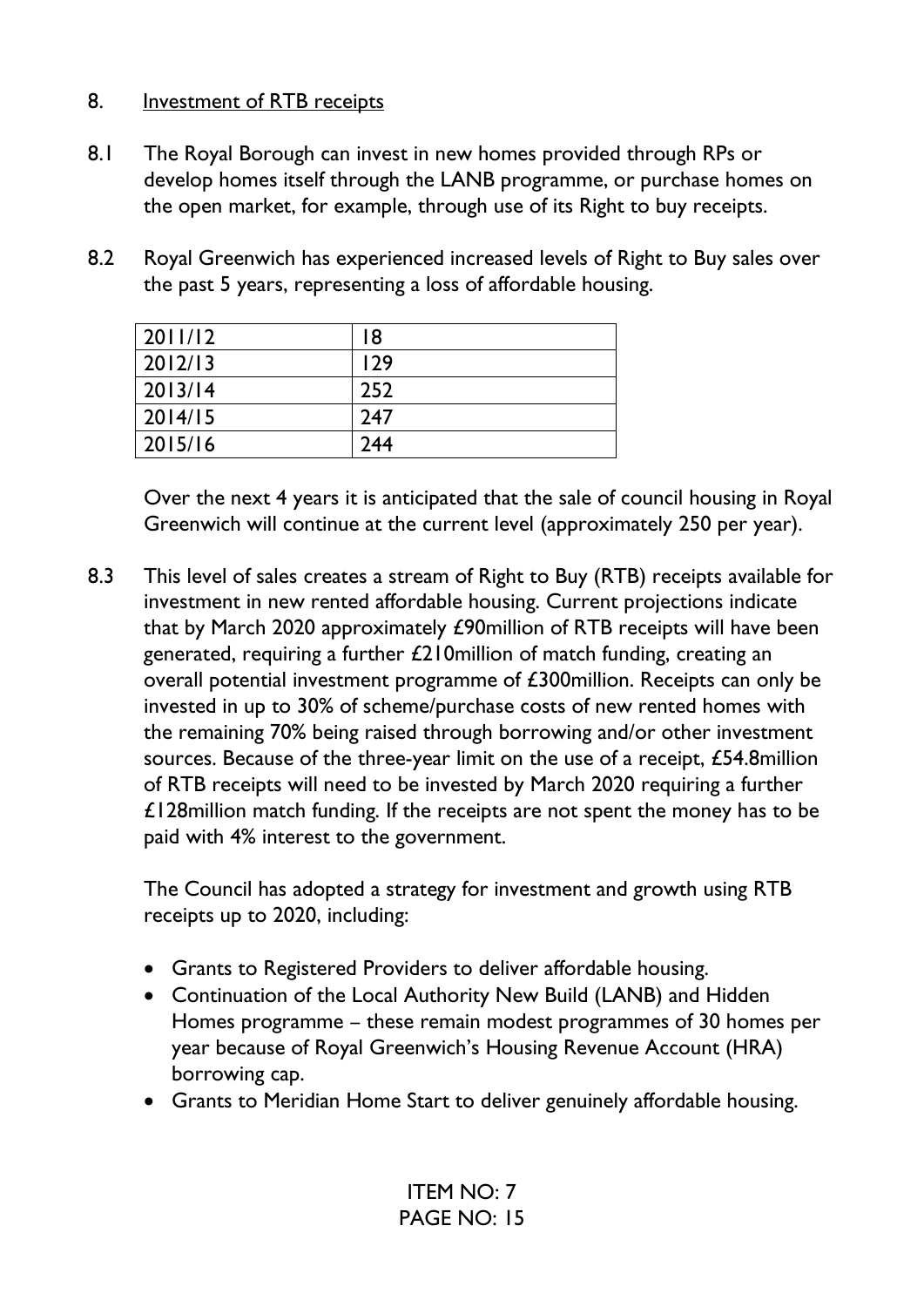• Purchase of properties which will be used for temporary accommodation, where the General Fund has supported the additional borrowing to cover the remaining 70%.

## 8.4 Grants to Registered Providers

Further grants are under consideration Home group's scheme will not complete until winter 2017/ 2018. Proposals by Asra/Paragon regarding the development of Woolwich Baptist Church, and Hexagon for a street property programme are in the pipeline.

# 8.5 Local Authority New Build

To date a total of 176 units have been delivered which are either completed in Rounds 1-5 or are in development in Round 6. In future the Council is looking to deliver a modest programme of new build homes on garage sites around the borough of approximately 30 homes per annum. As these sites tend to be on existing estates they do not lend themselves to disposal. Going forward Round 7 has been agreed and will provide 57 new homes during 2017/2018, and Round 8 is currently being developed and this will be due to complete in 2018/19.

## 8.6 Meridian Home Start

- 8.6.1 Meridian Home Start (MHS) was set up as a Housing Delivery Vehicle, following approval by Cabinet on the 20 July 2010. The Company was established to provide an entity to develop homes for commercial purposes, e.g. homes for private rent. Given that commercial purpose a further benefit is that any affordable rented homes built by the company would not be subject to Right to Buy provisions. Meridian Home Start converted to a Community Benefit Society during 2016.
- 8.6.2 Meridian Home Start currently manage 29 properties, the two and three bedroom houses are in various locations around the borough and have all been refurbished to a high standard. They were originally let at 20 per cent below local market rent levels. However, as market rents have increased faster than MHS rents they are now further below market rental levels. Another MHS initiative was to support their tenants who wanted to staircase out of rent and into ownership. It was intended that MHS would contribute up to  $£10,000$  at the end of a tenancy to tenants who had saved for a deposit.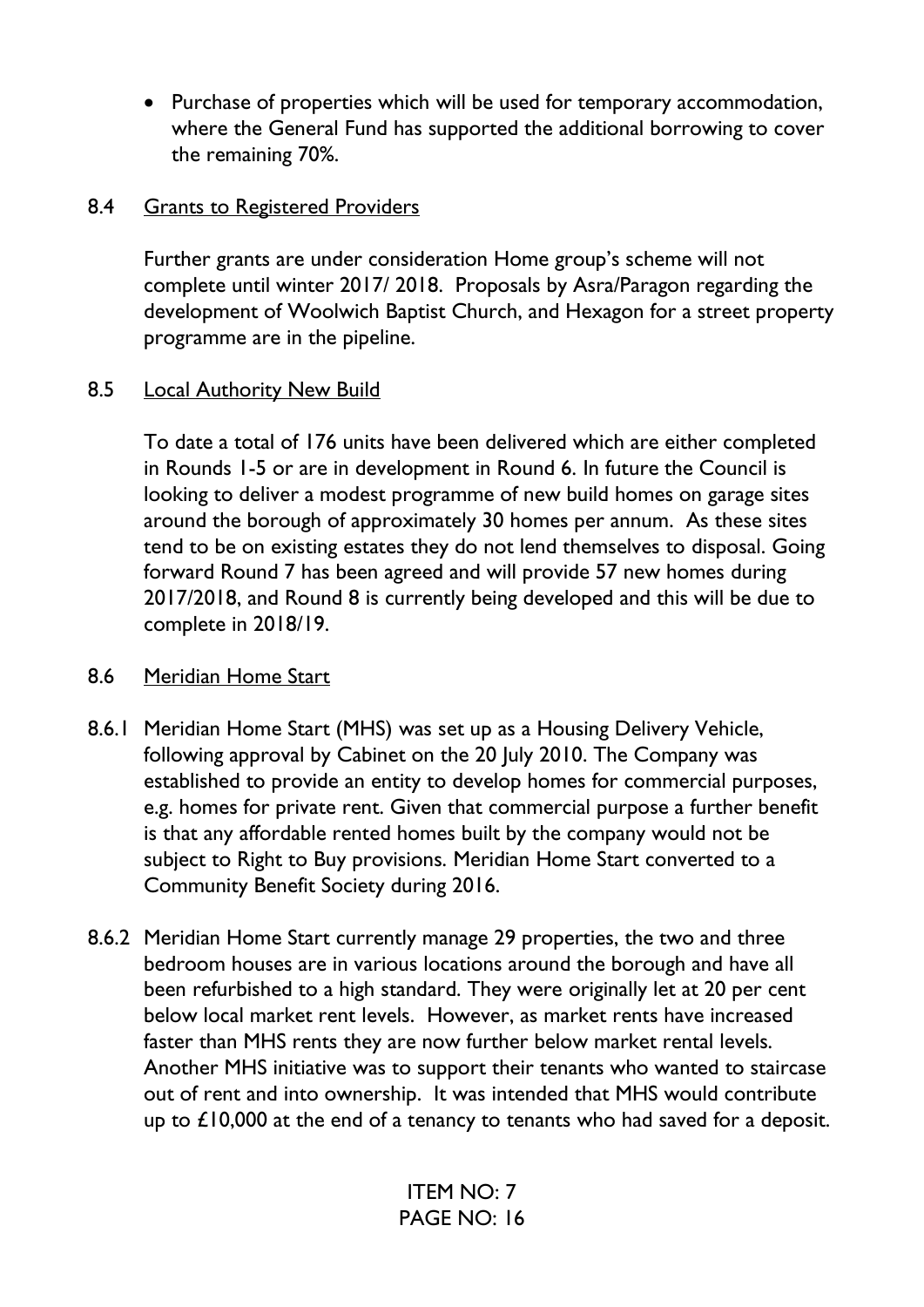Take up of this has been very low indicating that tenants remain unable to purchase market housing.

- 8.6.3 The Council has been working with MHS to explore the potential for new housing developments. The Council has identified six sites with potential for housing that could be transferred to MHS and which will be subject to Cabinet approval. The Council is preparing planning applications for each site with one already granted (Rochester Way) and a further five pending.
- 8. 7 Buying properties outside the Housing Revenue Account

Due to an increasing need for temporary accommodation the Council has recently purchased a number of properties on the open market in various areas of the borough.

- 9. Further options to produce more housing for the Royal Borough  $-$ Comparisons with other local authorities
- 9.1 Royal Greenwich has identified a number of alternative options used by other local authorities to provide affordable housing, for example, by making land available at nil cost, releasing sites that have been earmarked for other uses, selling publicly owned land at discounted values, building for sale to subsidise affordable housing provision, or entering into joint ventures. A number of these are outlined in Appendix 7.
- 9.2 Council-owned housing companies can allow local authorities greater borrowing power and flexibility in rents and tenures as well as exempting properties from the Right to Buy. In addition to the model used by Royal Greenwich there are other options being developed by other local authorities, both inside and outside London and this is provided as an addendum to Appendix 7
- 9.3 In addition to the work already undertaken with regard to Meridian Home Start outlined in paragraph 8.6 above to consider further through the development of the housing strategy whether any additional options are needed.
- 10. Summary and Conclusions
- 10.1 Royal Greenwich continues to deliver a high level of new affordable homes with its partners. We are delivering above average numbers in comparison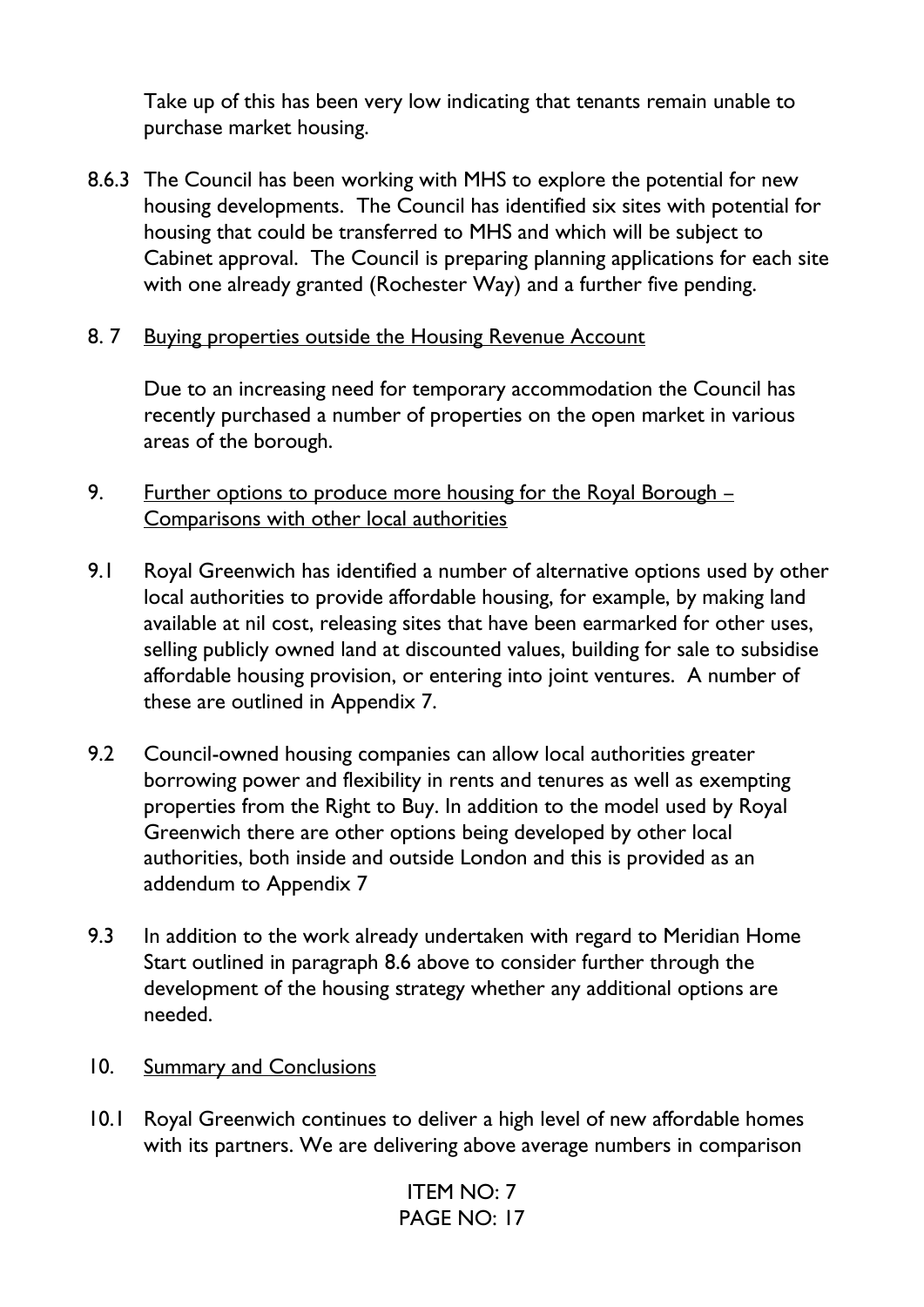with other boroughs over the past five years, ranking  $6<sup>th</sup>$  out of the 32 London boroughs and the City of London. However, these figures vary significantly year on year and officers will continue to monitor closely the performance in this key area.

- 10.2 Rent levels for the affordable homes continue to provide a challenge, during the review we have explored different levels of rent and compared them to market rent. It has become increasingly difficult for RPs to provide rents around target rent levels (50%) market rent levels, whereas "affordable rents" at 80% market rent levels are considered unaffordable by many people. Greenwich has sought a blend of rents at around 65% of market rent, with family accommodation still at target rent levels. The wide variety of different housing products available which are considered "affordable products" can also be confusing for residents. It is too early yet to judge how the proposals being put forward by the Mayor of London for a London Affordable Rent for those in greatest need and a London Living Rent will impact across the new five-year funding programme. This issue will be explored further in the Housing Strategy.
- 10.3 As outlined in Appendix 7 there are many local authorities who have adopted or are considering options for setting up Local Housing Companies. Royal Greenwich's model Meridian Home Start described above is slightly different from many of the others as it is constituted as a Community Benefit Society which is seen as a more flexible model, with directors from the private development sector able to assist with finding private sector funding and solutions.
- 10.4 The Council will continue its strategy for investment and growth using RTB receipts up to 2020, including grants to RPs, delivery of LANB, Meridian Home Start and consideration of other options as they present themselves.
- 11. Recommendations regarding the way forward for the Royal Borough of Greenwich
- 11.1 To identify the needs of residents now and in the future and consider what solutions are best suited for the Royal Borough further through the Housing Strategy to be produced this year. The strategy will also address:
	- The nature of the Private Rented Sector in Greenwich and where the Mayor of London's Build to Rent proposals might be useful.